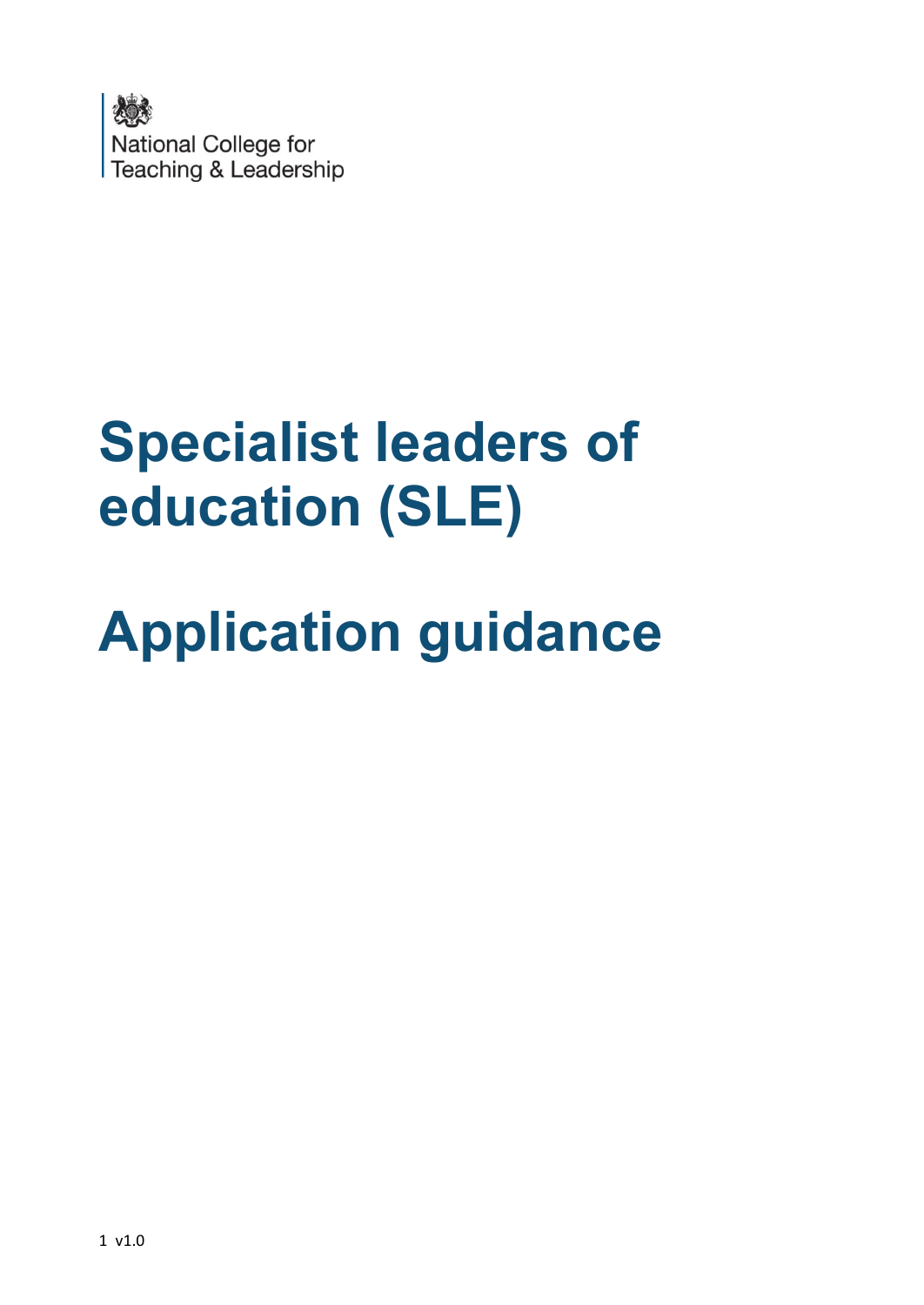### **Summary**

| About this guidance        | This is non-statutory advice from the National College for Teaching<br>& Leadership. It has been produced to support potential applicants<br>by explaining the application and reference requirements and the<br>SLE assessment process. |
|----------------------------|------------------------------------------------------------------------------------------------------------------------------------------------------------------------------------------------------------------------------------------|
|                            | <b>Who is this guidance for?</b> School leaders, staff and governing bodies in all maintained<br>schools, academies and early years settings; who meet the eligibility<br>criteria                                                       |
| <b>Contact information</b> | If you have any questions about the application process, contact us<br>at sle.enquiries@education.gsi.gov.uk                                                                                                                             |

#### **Related documents**

Website: <https://www.gov.uk/specialist-leaders-of-education-a-guide-for-potential-applicants>

The following documents are available on the web pages above:

- Example of the SLE application form
- Application guidance for referees
- Designation appeals procedure for applicants
- SLE de-designation policy and criteria
- Case studies on deployment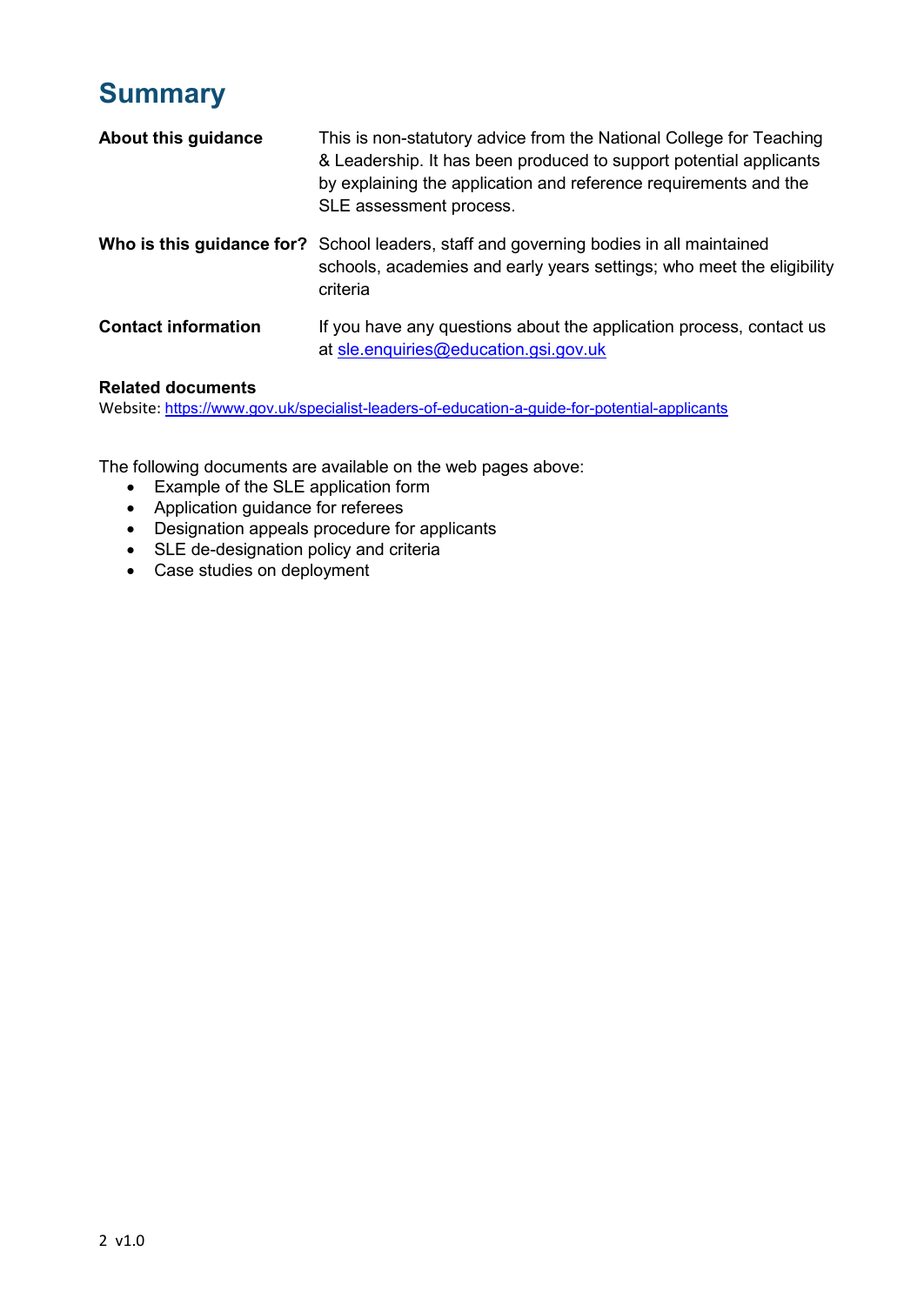## **Specialist leaders of education (SLEs)**  SLE application guidance

#### **What is an SLE?**

SLEs are outstanding middle and senior leaders in positions below the headteacher, with at least two years' leadership experience. They have a particular area of expertise (such as a subject area, early years, behaviour or school business management) and a successful track record of school improvement.

SLEs support leaders in other schools. They have excellent interpersonal skills, are able to work sensitively and collaboratively with others and have a commitment to outreach work. They understand what outstanding leadership practice in their area of specialism looks like and can help other leaders to achieve it in their own context.

The SLE role is about developing other middle and senior leaders so that they have the skills to lead their own teams and improve practice in their own schools. This may be done through oneto-one peer coaching or facilitated group support and could involve a variety of activities, such as data analysis, coaching or joint action planning.

SLEs can come from any school or academy, including nursery, primary, secondary, special, pupil referral unit, independent or free school, or sixth form college. Whilst the individual must be outstanding, his or her school does not have to be.

The aim was to designate 5000 SLEs by March 2015. We exceeded this target and there are currently over 6000 SLEs.

#### **How it works**

Models and types of deployments will vary. For example, one deployment might be a two-day diagnostic exercise, whilst another might require a three-month, full-time support role. Time may be taken as a block of consecutive days or spread over a longer period. There is no defined time commitment for deployments; this should be agreed between all parties. However, SLEs and schools will need to think carefully about the likely commitment and capacity.

SLEs will meet the needs and demands of the system and are being actively deployed. We would like to see at least half of SLEs deployed within three months of designation. SLEs will be expected to show evidence that their work has had a positive impact on outcomes for children and young people by developing leadership capacity in other schools.

Teaching schools are responsible for the recruitment, designation, brokerage, deployment and quality assurance of SLEs. Each teaching school has a number of SLEs that it is responsible for. Teaching schools alliances may choose to network and join their SLEs together to offer an even wider range of expertise.

More information about the eligibility criteria, what's involved and who can become an SLE is available on the [Gov.uk](https://www.gov.uk/specialist-leaders-of-education-a-guide-for-potential-applicants) website.

#### **Headteacher support**

Applicants who apply for the programme **must** have the support and agreement of their headteacher, who will confirm that the school has the capacity to release them. The headteacher will act as the applicant's referee and will complete a reference section in the application form. They will need to provide a supporting statement showing evidence of how the applicant meets the criteria and how he or she has supported a middle or senior leader from another school or academy.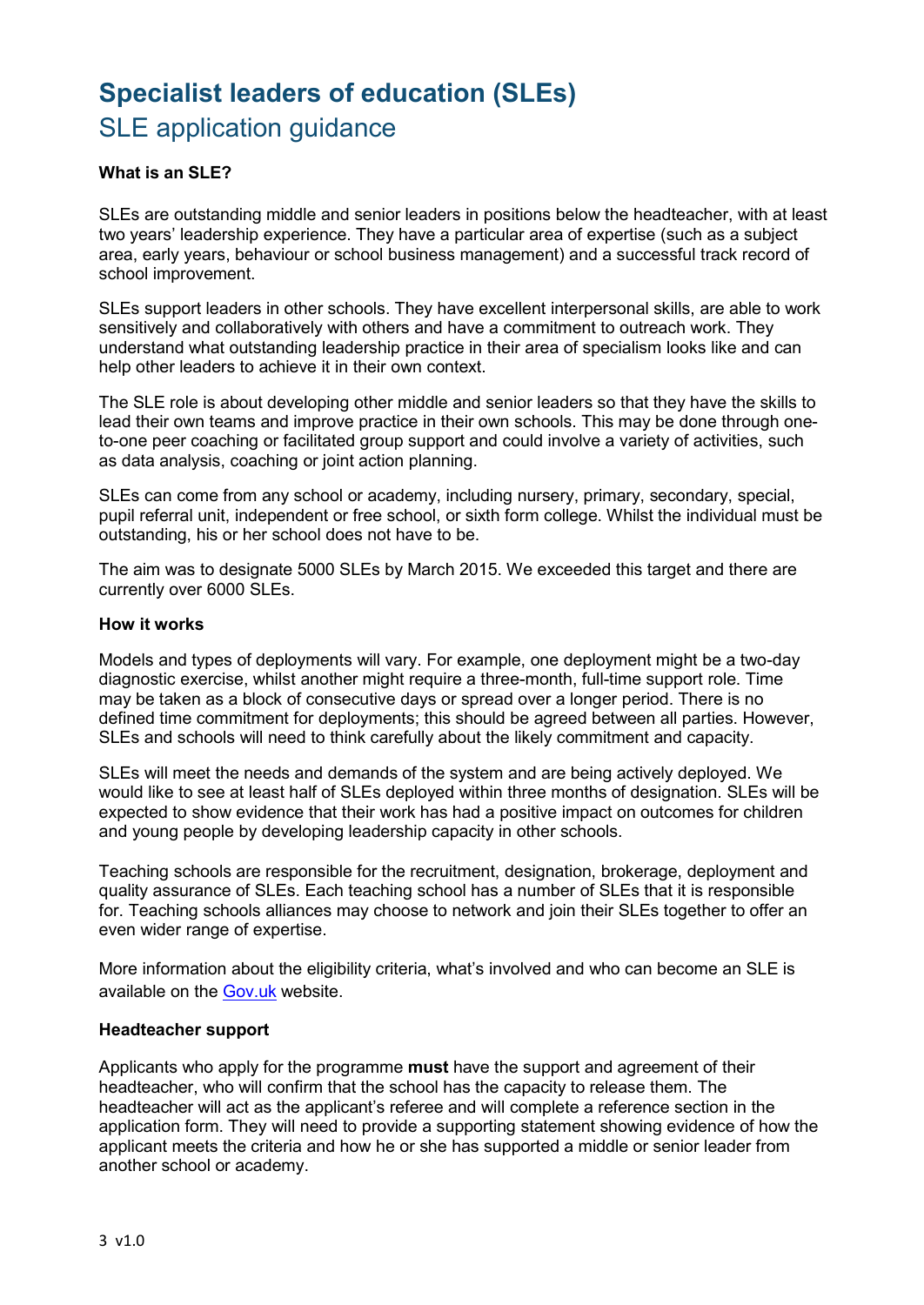#### **Funding and support**

Your teaching school will ensure that there is support available for you where required. Our team will also be on hand to answer any questions you may have.

There may be payment for specific SLE deployments either from schools receiving support or from other sources or commissioning bodies to help the SLE's own school with reimbursement for backfill or supply cover. Any such payment will be agreed and managed at the local level by the teaching school and/or other schools involved.

#### **Before you begin your application**

- **Check that you are eligible to become an SLE.** The current criteria and approved areas of expertise are available at [https://www.gov.uk/specialist-leaders-of-education-a-guide-for-potential](https://www.gov.uk/specialist-leaders-of-education-a-guide-for-potential-applicants)[applicants](https://www.gov.uk/specialist-leaders-of-education-a-guide-for-potential-applicants)e. You will need to give evidence that you meet all areas of the SLE eligibility criteria and are outstanding in at least one of the approved SLE areas of expertise. You may find it useful to refer to the table on page six/seven of this document, which details how the application questions link to the eligibility criteria.
- **Choose a teaching school alliance.** Teaching school alliances have identified the priorities of their alliance or area and will be recruiting SLEs in accordance with their needs. You can apply to any teaching school alliance, but it is recommended that you apply to one that has identified your specialism as a priority for recruitment and that you are close enough geographically to undertake deployments that may be assigned to you.**. You will need to contact the school directly to obtain information regarding whether they are recruiting SLEs, their school's recruitment priorities and** to obtain a copy of the application form. Once the application and referee sections have been completed, the application will need to be returned directly to the teaching school you are applying to. The teaching school in question will provide return contact details at the bottom of the application form.
- **Talk to your referee.** Your application must be supported by your headteacher or principal. The reference is an essential part of your application and we **strongly recommend** that you discuss your application with your headteacher, before applying, to ensure that you have his or her support. Share the application guidance with your headteacher and be sure to allow sufficient time for him or her to complete your reference and return your application before the deadline.
- **Set sufficient time aside.** The SLE application process requires you to provide significant evidence about your eligibility for the role. You should set aside sufficient time to think about, discuss and complete the application form appropriately.
- **Have your personal and school information to hand.** When you complete the application form, you will need to enter or verify certain information about yourself, your school and your referee. Details can be found in the next section of this document.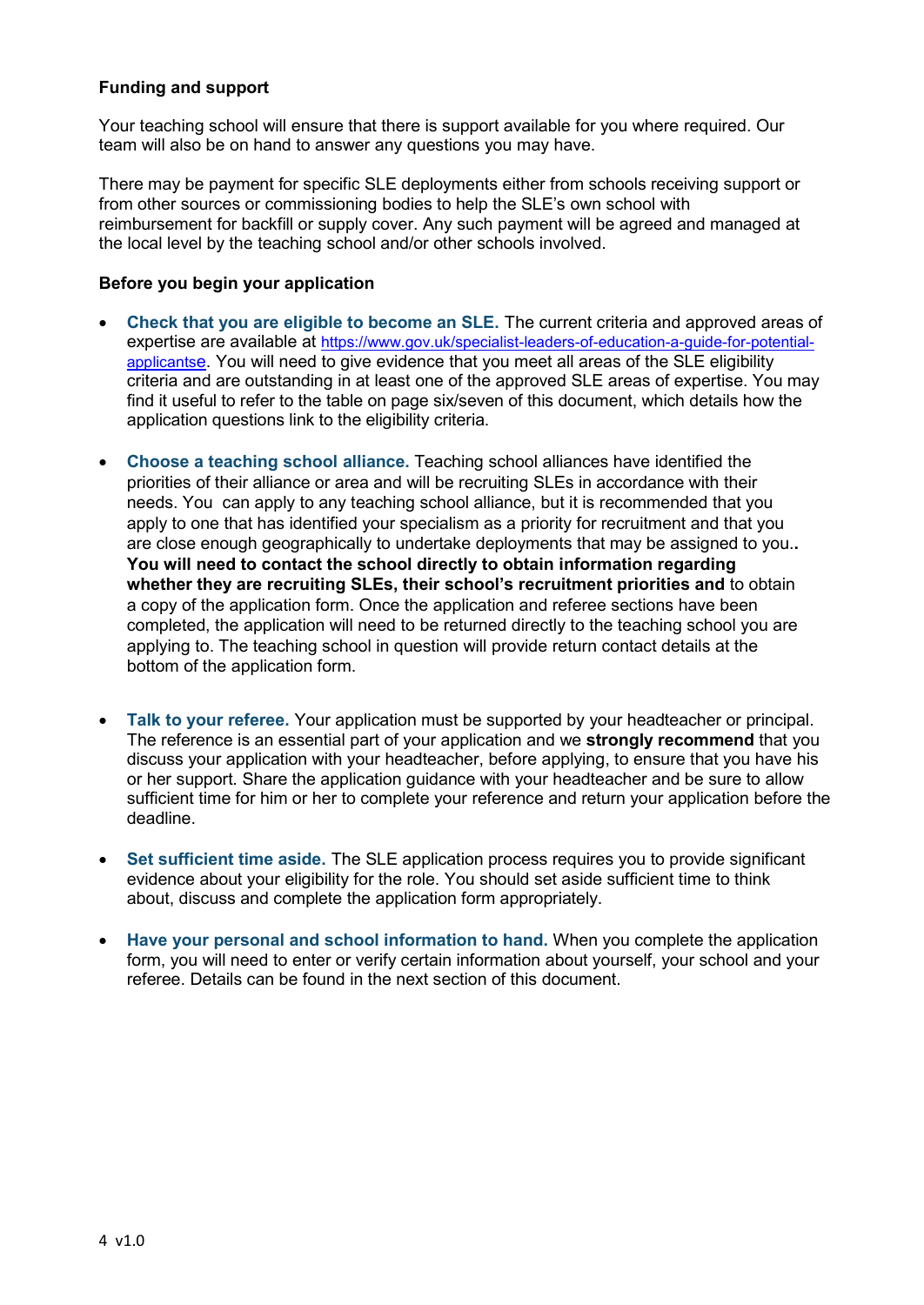#### **The application form**

The SLE application form is a word document, and is to be obtained from the teaching school you wish to apply to. A PDF [example version](https://www.gov.uk/specialist-leaders-of-education-a-guide-for-potential-applicants) is available on the National College website prior to and during the application window.

- **All the questions are mandatory**. It is not possible for your application form to be considered unless all the questions are completed.
- Some parts of the application form have character limits (stated on the form) that will include spaces and bullet points.
- Once you have completed your application form, you will need to send it to your headteacher to complete the reference section. Once complete, your headteacher will need to return the document using the contact details provided by the teaching school at the bottom of the application form. Your application will not be considered until this has been completed.
- The document returned must be in Word format (.doc or .docx), not a PDF or any other format.

**It is your responsibility to ensure that your headteacher receives, completes and submits your application form before the application window closes.**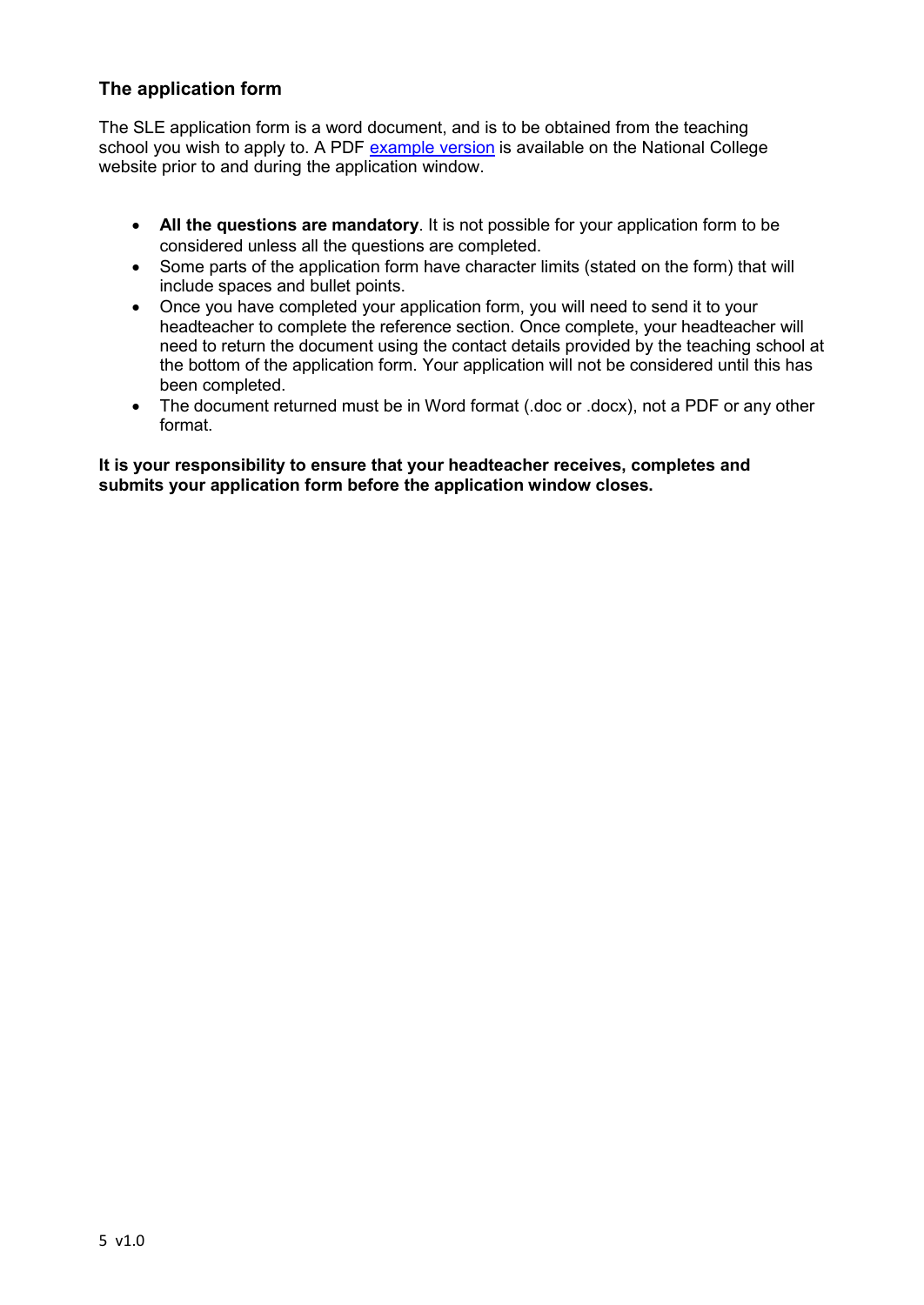#### **Application questions**

The table below details the application questions and shows how they link to the eligibility criteria. This will help applicants ensure that they provide the appropriate evidence in each response.

| <b>Application question</b>                                                                                                                                                                                                                                                                                              | How the question links to the eligibility<br>criteria                                                                                                                                                                                                                                                                                                                                                                                                                                                                                                                                                                                                                                                                                          |  |  |
|--------------------------------------------------------------------------------------------------------------------------------------------------------------------------------------------------------------------------------------------------------------------------------------------------------------------------|------------------------------------------------------------------------------------------------------------------------------------------------------------------------------------------------------------------------------------------------------------------------------------------------------------------------------------------------------------------------------------------------------------------------------------------------------------------------------------------------------------------------------------------------------------------------------------------------------------------------------------------------------------------------------------------------------------------------------------------------|--|--|
| <b>Specialist area(s) of expertise</b>                                                                                                                                                                                                                                                                                   |                                                                                                                                                                                                                                                                                                                                                                                                                                                                                                                                                                                                                                                                                                                                                |  |  |
| Please indicate your specialist area(s) and the<br>length of time you have been a specialist<br>within that field                                                                                                                                                                                                        | You can list as many specialist areas as<br>you feel are necessary. However, they must<br>take into account the priorities of the<br>teaching school and the areas of expertise.                                                                                                                                                                                                                                                                                                                                                                                                                                                                                                                                                               |  |  |
| <b>General</b>                                                                                                                                                                                                                                                                                                           |                                                                                                                                                                                                                                                                                                                                                                                                                                                                                                                                                                                                                                                                                                                                                |  |  |
| Do you hold a leadership role or responsibility<br>within your school?                                                                                                                                                                                                                                                   | Experience: SLEs will have a minimum of<br>two years' experience in a leadership role<br>within a school or academy.                                                                                                                                                                                                                                                                                                                                                                                                                                                                                                                                                                                                                           |  |  |
| Please indicate how long you have been in<br>this role.<br>If fewer than two years, please detail your<br>previous leadership role or responsibility and<br>the name of the school where you held this<br>role.                                                                                                          | Experience: SLEs will be outstanding<br>middle or senior leaders with at least two<br>years' experience and excellent knowledge<br>in a particular field of expertise.<br>SLEs will have a minimum of two years'<br>experience in a leadership role within a<br>school or academy.                                                                                                                                                                                                                                                                                                                                                                                                                                                             |  |  |
| <b>Leadership experience and capacity</b>                                                                                                                                                                                                                                                                                |                                                                                                                                                                                                                                                                                                                                                                                                                                                                                                                                                                                                                                                                                                                                                |  |  |
| Question 1:<br>What motivates you to participate in system<br>leadership?                                                                                                                                                                                                                                                | Capacity and commitment: SLEs will have a<br>commitment to outreach work, and the<br>capacity to undertake such work.<br>Track record: SLEs will have a successful<br>track record, supported by substantial<br>evidence of impact of working effectively<br>within their own school and/or across a<br>group of schools or working with a range of<br>leaders within a single school.                                                                                                                                                                                                                                                                                                                                                         |  |  |
| Question 2:<br>Please outline the significant impact of your<br>contribution as a leader to supporting leaders<br>in other schools or to your own school's<br>performance. Please detail the impact and<br>demonstrate clear evidence of your<br>outstanding practice within your area(s) of<br>expertise or specialism. | Experience: SLEs will be outstanding<br>middle or senior leaders with at least two<br>years' experience and excellent knowledge<br>in a particular field of expertise<br>Track record: SLEs will have a successful<br>track record, supported by substantial<br>evidence of impact of working effectively<br>within their own school and/or across a<br>group of schools, or working with a range of<br>leaders within a single school.<br>Skills: SLEs will have an understanding of<br>what constitutes 'outstanding' in their field<br>of expertise and the ability and confidence<br>to articulate this.<br>SLEs will have an appreciation of how their<br>specialism and skills can contribute to the<br>wider school improvement agenda. |  |  |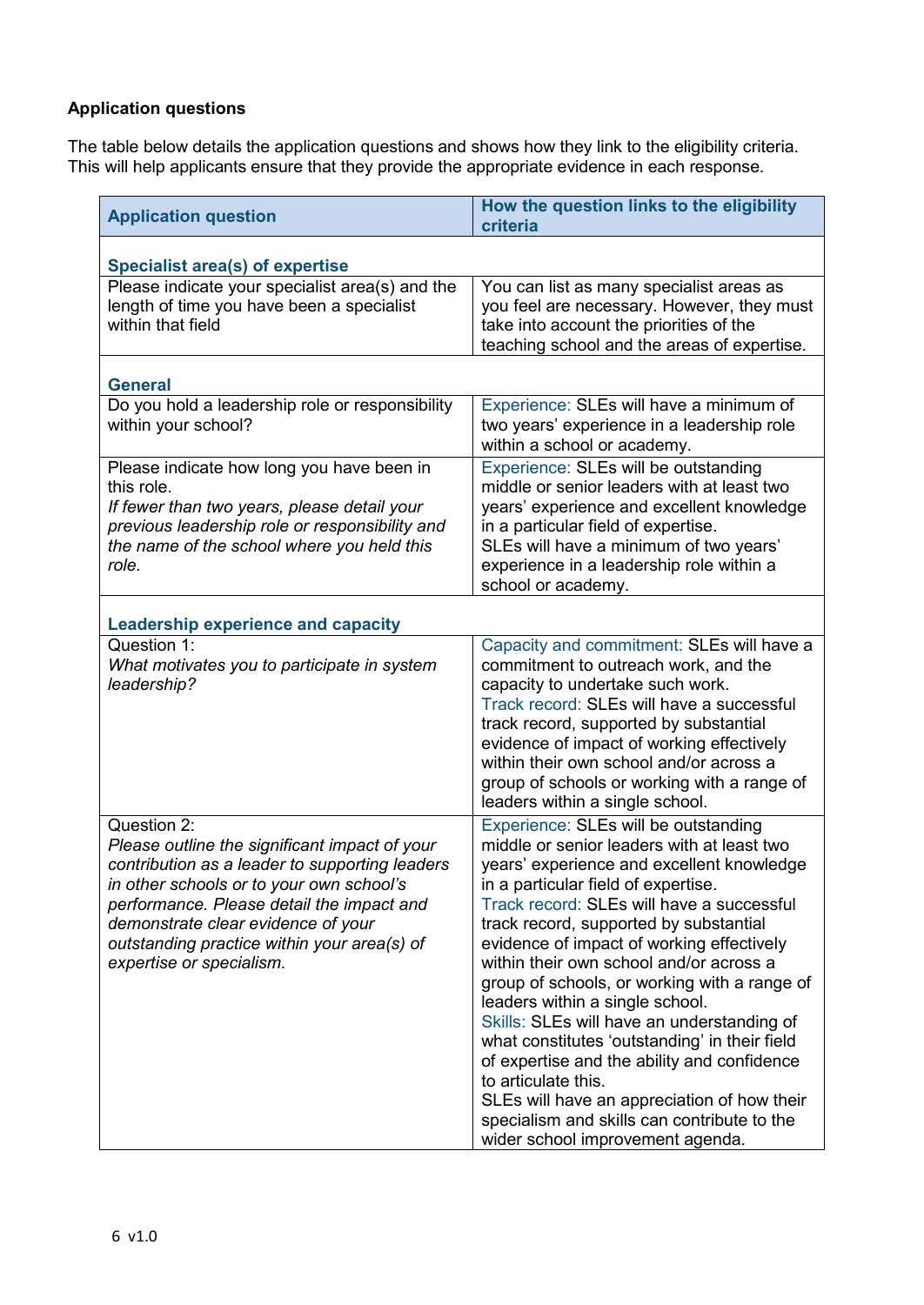| Question 3:<br>Please provide examples of where you have<br>worked sensitively with peer colleagues using<br>coaching or facilitation skills to grow<br>leadership capacity in others leading to<br>sustainable improvements.                                                                                                       | Track record: SLEs will have evidence of<br>successfully using coaching and/or<br>facilitation skills to bring about sustainable<br>improvements.<br>SLEs will have excellent communication<br>and interpersonal skills.<br>SLEs will have the ability to utilise high<br>levels of emotional intelligence to work<br>sensitively and collaboratively with peer<br>colleagues. |
|-------------------------------------------------------------------------------------------------------------------------------------------------------------------------------------------------------------------------------------------------------------------------------------------------------------------------------------|--------------------------------------------------------------------------------------------------------------------------------------------------------------------------------------------------------------------------------------------------------------------------------------------------------------------------------------------------------------------------------|
| Question 4:<br>Please provide a clear example of a time when<br>you have significantly challenged,<br>collaborated, motivated and/or inspired your<br>colleagues to establish new, innovative<br>working practices. What was the impact?                                                                                            | Skills: SLEs will have excellent<br>communication and interpersonal skills.<br>SLEs will have an analytical approach in<br>identifying needs and the ability to prioritise<br>accordingly, including the ability to set and<br>establish new and innovative working<br>practices.                                                                                              |
| Question 5:<br>Please give excerpts from Ofsted reports if<br>your practice has been cited there and/or<br>performance results/outcomes you have been<br>accountable for in your area of work have<br>been commented on. Please reference clearly<br>the Ofsted report(s) where these comments<br>are made as these may be verified | Track record: SLEs will have a successful<br>track record, supported by substantial<br>evidence of impact of working effectively<br>within their own school and/or across a<br>group of schools, or working with a range of<br>leaders within a single school.                                                                                                                 |
| <b>Additional information</b>                                                                                                                                                                                                                                                                                                       |                                                                                                                                                                                                                                                                                                                                                                                |
| Please provide any other information that<br>demonstrates your expert knowledge in your<br>field of expertise in support of your application.                                                                                                                                                                                       | Experience, skills, track record, capacity<br>and commitment: SLEs will be outstanding<br>middle or senior leaders with at least two<br>years' experience and excellent knowledge<br>in a particular field of expertise.                                                                                                                                                       |

#### **General support**

For general queries, please refer to the information on the National College website, including the FAQs at <https://www.gov.uk/specialist-leaders-of-education-a-guide-for-potential-applicants>. If this does not answer your query, please email the SLE team at [sle.enquiries@education.gsi.gov.uk.](mailto:sle.enquiries@education.gsi.gov.uk)

#### **Confidentiality and data protection**

By submitting your online application form, you are giving your consent to the following conditions in relation to confidentiality and data protection:

#### **School to School Support Directory**

Details of SLE specialisms via a teaching school alliance will be added to a national register of [system leaders.](http://apps.nationalcollege.org.uk/s2ssd_new/) This will be available to the public and easily accessible by National College staff, the Department for Education, relevant local authority school improvement personnel, schools and other such trusted individuals or organisations who may wish to commission SLE services. Information on when and where an SLE is deployed may also be shared with individuals and organisations if agreed by the SLE and/or teaching school in order to:

- Help monitor supply and demand for SLE deployments